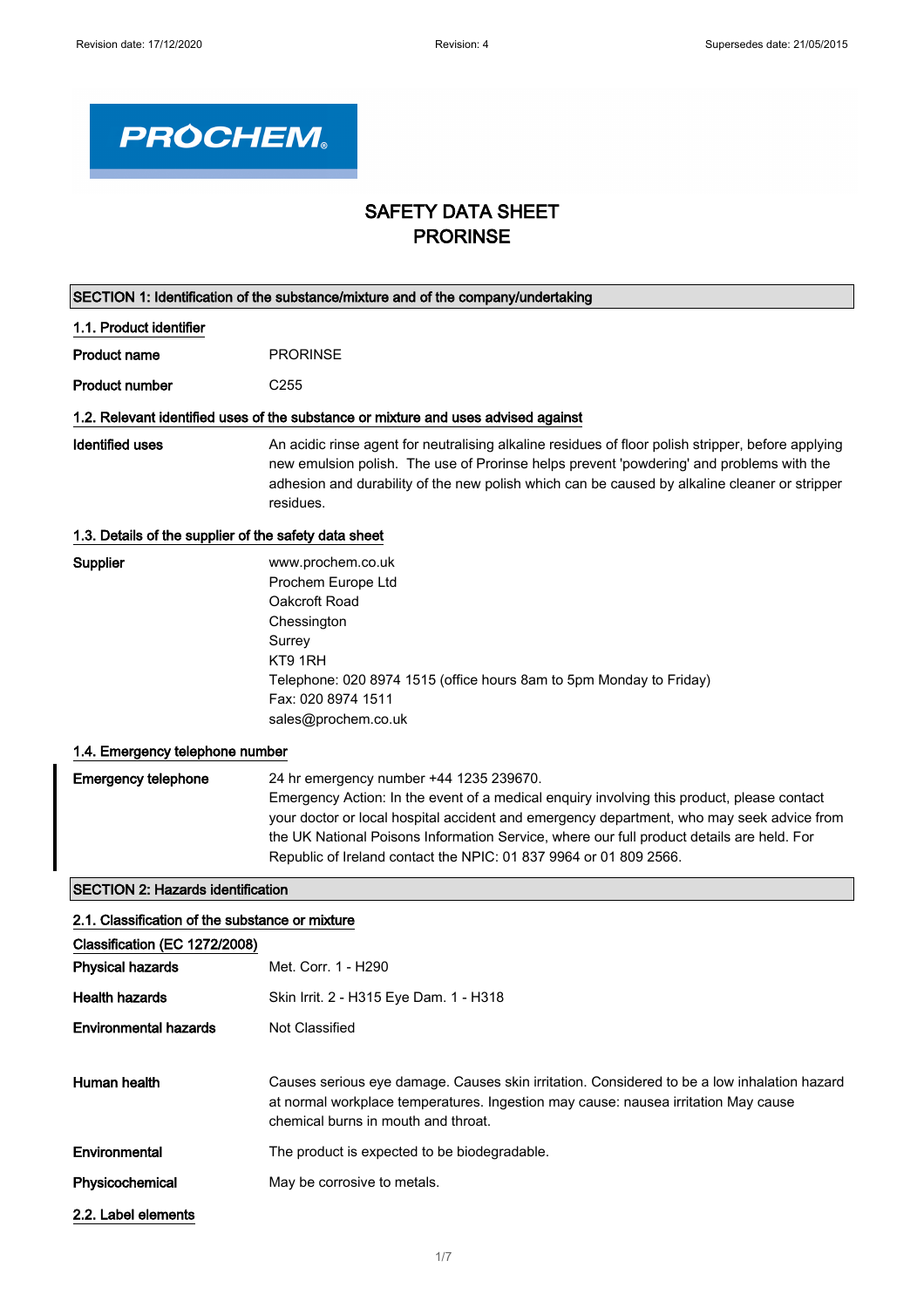### Hazard pictograms



| Signal word                     | Danger                                                                                                                                                                                                                                                                                                                                                                                                                                                |
|---------------------------------|-------------------------------------------------------------------------------------------------------------------------------------------------------------------------------------------------------------------------------------------------------------------------------------------------------------------------------------------------------------------------------------------------------------------------------------------------------|
| <b>Hazard statements</b>        | H <sub>290</sub> May be corrosive to metals.<br>H315 Causes skin irritation.<br>H318 Causes serious eye damage.                                                                                                                                                                                                                                                                                                                                       |
| <b>Precautionary statements</b> | P <sub>102</sub> Keep out of reach of children.<br>P280 Wear protective gloves/ protective clothing/ eye protection/ face protection.<br>P305+P351+P338 IF IN EYES: Rinse cautiously with water for several minutes. Remove<br>contact lenses, if present and easy to do. Continue rinsing.<br>P310 Immediately call a POISON CENTER/ doctor.<br>P302+P352 IF ON SKIN: Wash with plenty of water.<br>P390 Absorb spillage to prevent material damage. |
| Contains                        | Urea hydrochloride                                                                                                                                                                                                                                                                                                                                                                                                                                    |

### 2.3. Other hazards

STOT SE 3 - H335

SECTION 4: First aid measures

See section 8 for details of exposure limits.

### SECTION 3: Composition/information on ingredients

| 3.2. Mixtures                                |          |  |
|----------------------------------------------|----------|--|
| Urea hydrochloride                           | $1 - 5%$ |  |
| CAS number: 506-89-8                         |          |  |
| <b>Classification</b><br>Met. Corr. 1 - H290 |          |  |
| Acute Tox. 4 - H302                          |          |  |
| Skin Irrit. 2 - H315                         |          |  |
| Eye Dam. 1 - H318                            |          |  |

The Full Text for all R-Phrases and Hazard Statements are Displayed in Section 16.

| 4.1. Description of first aid measures                           |                                                                                                                                                                                        |
|------------------------------------------------------------------|----------------------------------------------------------------------------------------------------------------------------------------------------------------------------------------|
| Inhalation                                                       | Move affected person to fresh air and keep warm and at rest in a position comfortable for<br>breathing. Get medical attention if any discomfort continues.                             |
| Ingestion                                                        | Do not induce vomiting. Rinse mouth thoroughly with water. Give plenty of water to drink.<br>Never give anything by mouth to an unconscious person. Get medical attention immediately. |
| <b>Skin contact</b>                                              | Rinse immediately with plenty of water. Get medical attention if irritation persists after<br>washing.                                                                                 |
| Eye contact                                                      | Rinse immediately with plenty of water. Remove any contact lenses and open eyelids wide<br>apart. Continue to rinse for at least 15 minutes. Get medical attention immediately.        |
| 4.2. Most important symptoms and effects, both acute and delayed |                                                                                                                                                                                        |
| Ingestion                                                        | May cause chemical burns in mouth and throat.                                                                                                                                          |

Eye contact Causes serious eye damage.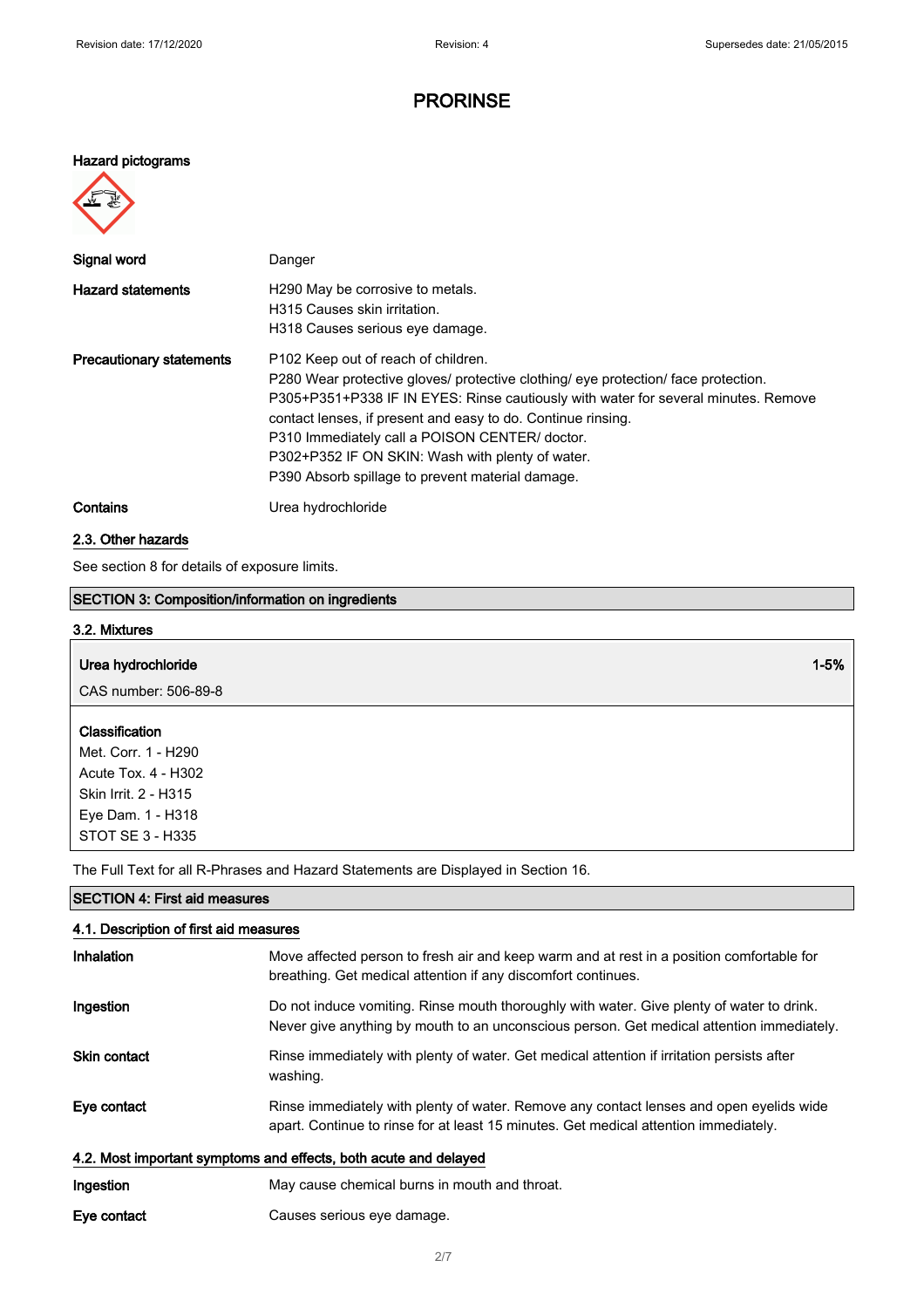### 4.3. Indication of any immediate medical attention and special treatment needed

| <b>Specific treatments</b>                                 | Treat symptomatically.                                                                                                                                                                                                                                                 |
|------------------------------------------------------------|------------------------------------------------------------------------------------------------------------------------------------------------------------------------------------------------------------------------------------------------------------------------|
| <b>SECTION 5: Firefighting measures</b>                    |                                                                                                                                                                                                                                                                        |
| 5.1. Extinguishing media                                   |                                                                                                                                                                                                                                                                        |
| Suitable extinguishing media                               | The product is not flammable. Use fire-extinguishing media suitable for the surrounding fire.<br>Water spray, dry powder or carbon dioxide.                                                                                                                            |
| 5.2. Special hazards arising from the substance or mixture |                                                                                                                                                                                                                                                                        |
| Specific hazards                                           | No unusual fire or explosion hazards noted.                                                                                                                                                                                                                            |
| <b>Hazardous combustion</b><br>products                    | Thermal decomposition or combustion products may include the following substances: Oxides<br>of carbon. Nitrogen oxide.                                                                                                                                                |
| 5.3. Advice for firefighters                               |                                                                                                                                                                                                                                                                        |
| Special protective equipment<br>for firefighters           | Wear positive-pressure self-contained breathing apparatus (SCBA) and appropriate protective<br>clothing.                                                                                                                                                               |
| <b>SECTION 6: Accidental release measures</b>              |                                                                                                                                                                                                                                                                        |
|                                                            | 6.1. Personal precautions, protective equipment and emergency procedures                                                                                                                                                                                               |
| <b>Personal precautions</b>                                | Wear protective clothing as described in Section 8 of this safety data sheet.                                                                                                                                                                                          |
| 6.2. Environmental precautions                             |                                                                                                                                                                                                                                                                        |
| <b>Environmental precautions</b>                           | Do not discharge into drains or watercourses or onto the ground.                                                                                                                                                                                                       |
| 6.3. Methods and material for containment and cleaning up  |                                                                                                                                                                                                                                                                        |
| Methods for cleaning up                                    | Absorb spillage with non-combustible, absorbent material. Collect and place in suitable waste<br>disposal containers and seal securely. Dispose of waste to licensed waste disposal site in<br>accordance with the requirements of the local Waste Disposal Authority. |
| 6.4. Reference to other sections                           |                                                                                                                                                                                                                                                                        |
| Reference to other sections                                | For personal protection, see Section 8. For waste disposal, see Section 13.                                                                                                                                                                                            |
| <b>SECTION 7: Handling and storage</b>                     |                                                                                                                                                                                                                                                                        |
| 7.1. Precautions for safe handling                         |                                                                                                                                                                                                                                                                        |
| <b>Usage precautions</b>                                   | Wear protective clothing as described in Section 8 of this safety data sheet. Wash hands<br>thoroughly after handling. Wash contaminated clothing before reuse. Do not eat, drink or<br>smoke when using this product.                                                 |
|                                                            | 7.2. Conditions for safe storage, including any incompatibilities                                                                                                                                                                                                      |
| <b>Storage precautions</b>                                 | Keep out of the reach of children. Store in closed original container at temperatures between<br>5°C and 30°C. Store away from the following materials: Strong oxidising agents. Alkalis.<br>Metals.                                                                   |
| 7.3. Specific end use(s)                                   |                                                                                                                                                                                                                                                                        |
| Specific end use(s)                                        | The identified uses for this product are detailed in Section 1.2.                                                                                                                                                                                                      |
| <b>SECTION 8: Exposure controls/Personal protection</b>    |                                                                                                                                                                                                                                                                        |
| 8.1. Control parameters                                    |                                                                                                                                                                                                                                                                        |
| Ingredient comments                                        | No exposure limits known for ingredient(s).                                                                                                                                                                                                                            |
| 8.2. Exposure controls                                     |                                                                                                                                                                                                                                                                        |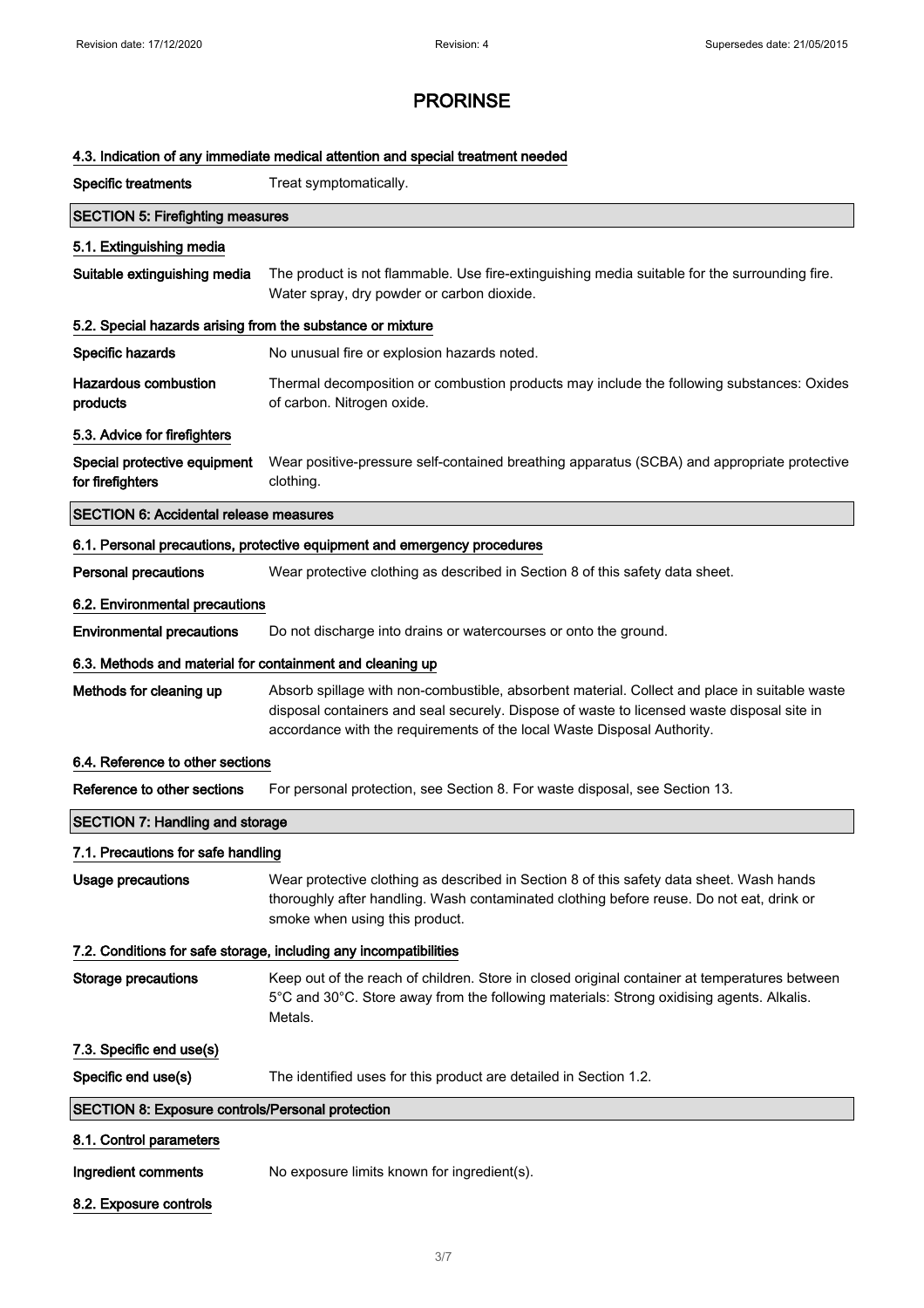### Protective equipment

 $m$ 

A

| Appropriate engineering<br>controls | Provide adequate ventilation.                                                                                                                                                                                                                         |
|-------------------------------------|-------------------------------------------------------------------------------------------------------------------------------------------------------------------------------------------------------------------------------------------------------|
| Eye/face protection                 | Side shield safety glasses are recommended when handling this product.                                                                                                                                                                                |
| Hand protection                     | Wear protective gloves. It is recommended that gloves are made of the following material:<br>Nitrile rubber. Protective gloves should be inspected for wear before use and replaced<br>regularly in accordance with the manufacturers specifications. |
| Hygiene measures                    | Wash hands thoroughly after handling. Wash contaminated clothing before reuse. Do not eat,<br>drink or smoke when using this product.                                                                                                                 |
| Respiratory protection              | Not required in normal use.                                                                                                                                                                                                                           |

## SECTION 9: Physical and chemical properties

## 9.1. Information on basic physical and chemical properties

| Appearance                                      | Liquid.                                                             |
|-------------------------------------------------|---------------------------------------------------------------------|
| Colour                                          | Light (or pale). Orange.                                            |
| Odour                                           | Slight. Lemon. Lime.                                                |
| pH                                              | pH (concentrated solution): 2.5 pH (diluted solution): 3.5          |
| Initial boiling point and range                 | 100°C                                                               |
| Flash point                                     | Not applicable.                                                     |
| <b>Evaporation rate</b>                         | Not determined.                                                     |
| Upper/lower flammability or<br>explosive limits | Not applicable.                                                     |
| Vapour pressure                                 | Not determined.                                                     |
| Vapour density                                  | Not determined.                                                     |
| <b>Relative density</b>                         | 1.0                                                                 |
| Solubility(ies)                                 | Soluble in water.                                                   |
| <b>Partition coefficient</b>                    | Not determined.                                                     |
| <b>Viscosity</b>                                | Not determined.                                                     |
| <b>Explosive properties</b>                     | Not applicable.                                                     |
| <b>Oxidising properties</b>                     | Not applicable.                                                     |
| 9.2. Other information                          |                                                                     |
| Other information                               | None.                                                               |
| <b>SECTION 10: Stability and reactivity</b>     |                                                                     |
| 10.1. Reactivity                                |                                                                     |
| Reactivity                                      | There are no known reactivity hazards associated with this product. |

10.2. Chemical stability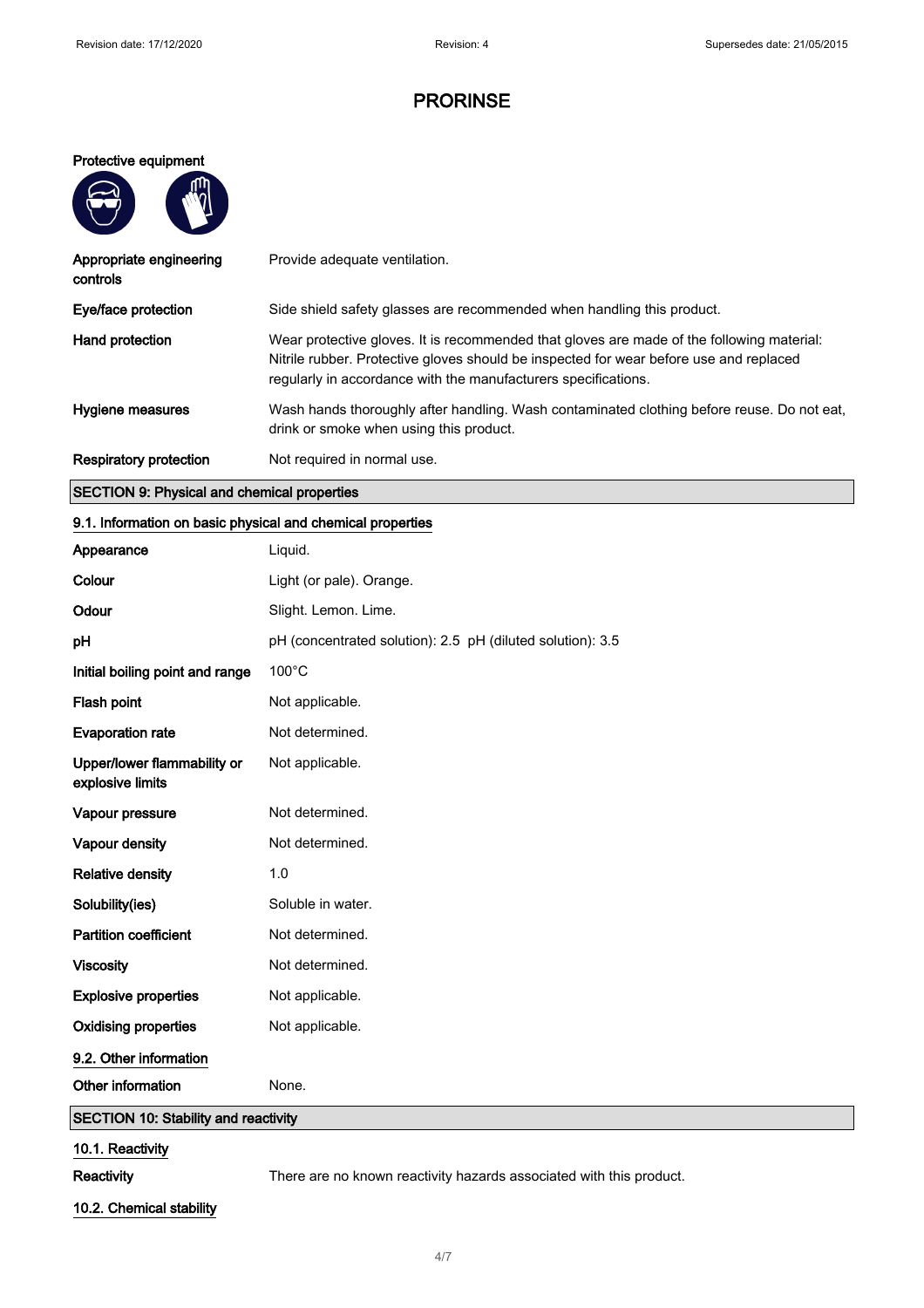| <b>Stability</b>                                               | Stable at normal ambient temperatures and when used as recommended.                                                                                                                                                       |  |
|----------------------------------------------------------------|---------------------------------------------------------------------------------------------------------------------------------------------------------------------------------------------------------------------------|--|
|                                                                | 10.3. Possibility of hazardous reactions                                                                                                                                                                                  |  |
| Possibility of hazardous<br>reactions                          | Not determined.                                                                                                                                                                                                           |  |
| 10.4. Conditions to avoid                                      |                                                                                                                                                                                                                           |  |
| <b>Conditions to avoid</b>                                     | Store in closed original container at temperatures between 5°C and 30°C. Protect from<br>freezing and direct sunlight.                                                                                                    |  |
| 10.5. Incompatible materials                                   |                                                                                                                                                                                                                           |  |
| <b>Materials to avoid</b>                                      | Strong alkalis. Oxidising materials. Metals. Aluminium.                                                                                                                                                                   |  |
|                                                                | 10.6. Hazardous decomposition products                                                                                                                                                                                    |  |
| Hazardous decomposition<br>products                            | Thermal decomposition or combustion products may include the following substances: Oxides<br>of carbon. Nitrogen oxide.                                                                                                   |  |
| <b>SECTION 11: Toxicological information</b>                   |                                                                                                                                                                                                                           |  |
| 11.1. Information on toxicological effects                     |                                                                                                                                                                                                                           |  |
| <b>Toxicological effects</b>                                   | Ingestion may cause: irritation nausea May cause chemical burns in mouth and throat.<br>Considered to be a low inhalation hazard at normal workplace temperatures. Inhalation may<br>cause: Upper respiratory irritation. |  |
| Acute toxicity - oral                                          |                                                                                                                                                                                                                           |  |
| ATE oral (mg/kg)                                               | 47,619.05                                                                                                                                                                                                                 |  |
| Skin corrosion/irritation<br>Skin corrosion/irritation         | Prolonged or repeated exposure may cause the following adverse effects: skin irritation and<br>dermatitis.                                                                                                                |  |
| Serious eye damage/irritation<br>Serious eye damage/irritation | Causes serious eye damage. May cause possible injury if not promptly rinsed.                                                                                                                                              |  |
| Skin sensitisation<br><b>Skin sensitisation</b>                | None known.                                                                                                                                                                                                               |  |
| Germ cell mutagenicity<br>Genotoxicity - in vivo               | No effects expected based upon current data.                                                                                                                                                                              |  |
| Carcinogenicity<br>Carcinogenicity                             | No effects expected based upon current data.                                                                                                                                                                              |  |
| Reproductive toxicity<br>Reproductive toxicity - fertility     | No effects expected based upon current data.                                                                                                                                                                              |  |
| Toxicological information on ingredients.                      |                                                                                                                                                                                                                           |  |
|                                                                | Urea hydrochloride                                                                                                                                                                                                        |  |
| Acute toxicity - oral                                          |                                                                                                                                                                                                                           |  |
| Acute toxicity oral (LD <sub>50</sub><br>mg/kg)                | 1,121.0                                                                                                                                                                                                                   |  |
| <b>Species</b>                                                 | Rat                                                                                                                                                                                                                       |  |
| <b>SECTION 12: Ecological information</b>                      |                                                                                                                                                                                                                           |  |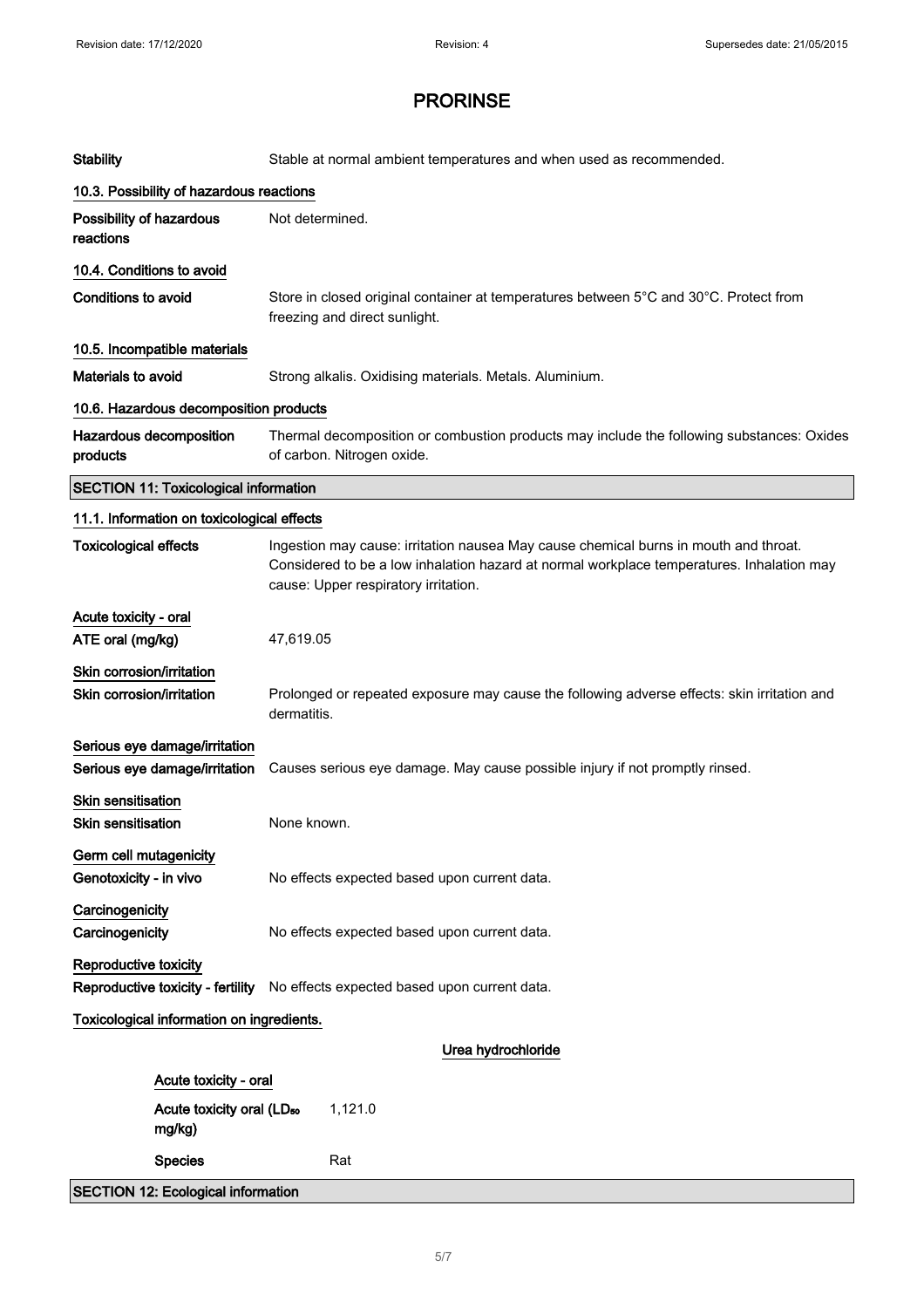| 12.1. Toxicity                                                                                        |                                                                                                                                                                                                                                           |  |
|-------------------------------------------------------------------------------------------------------|-------------------------------------------------------------------------------------------------------------------------------------------------------------------------------------------------------------------------------------------|--|
| <b>Toxicity</b>                                                                                       | The product is not expected to be hazardous to the environment.                                                                                                                                                                           |  |
| 12.2. Persistence and degradability                                                                   |                                                                                                                                                                                                                                           |  |
|                                                                                                       | Persistence and degradability The product is expected to be biodegradable.                                                                                                                                                                |  |
| Ecological information on ingredients.                                                                |                                                                                                                                                                                                                                           |  |
|                                                                                                       | Urea hydrochloride                                                                                                                                                                                                                        |  |
|                                                                                                       |                                                                                                                                                                                                                                           |  |
| <b>Chemical oxygen demand</b> $3500$ g O <sub>2</sub> /g substance<br>12.3. Bioaccumulative potential |                                                                                                                                                                                                                                           |  |
| <b>Bioaccumulative potential</b>                                                                      | Not known.                                                                                                                                                                                                                                |  |
| <b>Partition coefficient</b>                                                                          | Not determined.                                                                                                                                                                                                                           |  |
| 12.4. Mobility in soil                                                                                |                                                                                                                                                                                                                                           |  |
| <b>Mobility</b>                                                                                       | The product is soluble in water.                                                                                                                                                                                                          |  |
| 12.5. Results of PBT and vPvB assessment                                                              |                                                                                                                                                                                                                                           |  |
| Results of PBT and vPvB<br>assessment                                                                 | This product does not contain any substances classified as PBT or vPvB.                                                                                                                                                                   |  |
| 12.6. Other adverse effects                                                                           |                                                                                                                                                                                                                                           |  |
| Other adverse effects                                                                                 | None known.                                                                                                                                                                                                                               |  |
| <b>SECTION 13: Disposal considerations</b>                                                            |                                                                                                                                                                                                                                           |  |
| 13.1. Waste treatment methods                                                                         |                                                                                                                                                                                                                                           |  |
| <b>Disposal methods</b>                                                                               | Dispose of waste to licensed waste disposal site in accordance with the requirements of the<br>local Waste Disposal Authority. Empty containers should be rinsed with water then crushed<br>and disposed of at legal waste disposal site. |  |
| <b>SECTION 14: Transport information</b>                                                              |                                                                                                                                                                                                                                           |  |
| 14.1. UN number                                                                                       |                                                                                                                                                                                                                                           |  |
| UN No. (ADR/RID)                                                                                      | 3265                                                                                                                                                                                                                                      |  |
| UN No. (IMDG)                                                                                         | 3265                                                                                                                                                                                                                                      |  |
| 14.2. UN proper shipping name                                                                         |                                                                                                                                                                                                                                           |  |
|                                                                                                       | Corrosive Liquid, Acidic, Organic, N.O.S. (Urea hydrochloride solution)                                                                                                                                                                   |  |
| 14.3. Transport hazard class(es)                                                                      |                                                                                                                                                                                                                                           |  |
| <b>ADR/RID class</b>                                                                                  | 8                                                                                                                                                                                                                                         |  |
| <b>IMDG class</b>                                                                                     | 8                                                                                                                                                                                                                                         |  |
| 14.4. Packing group                                                                                   |                                                                                                                                                                                                                                           |  |
| ADR/RID packing group                                                                                 | Ш                                                                                                                                                                                                                                         |  |
| <b>IMDG packing group</b>                                                                             | Ш                                                                                                                                                                                                                                         |  |
| 14.5. Environmental hazards                                                                           |                                                                                                                                                                                                                                           |  |
| Environmentally hazardous substance/marine pollutant<br>No.                                           |                                                                                                                                                                                                                                           |  |